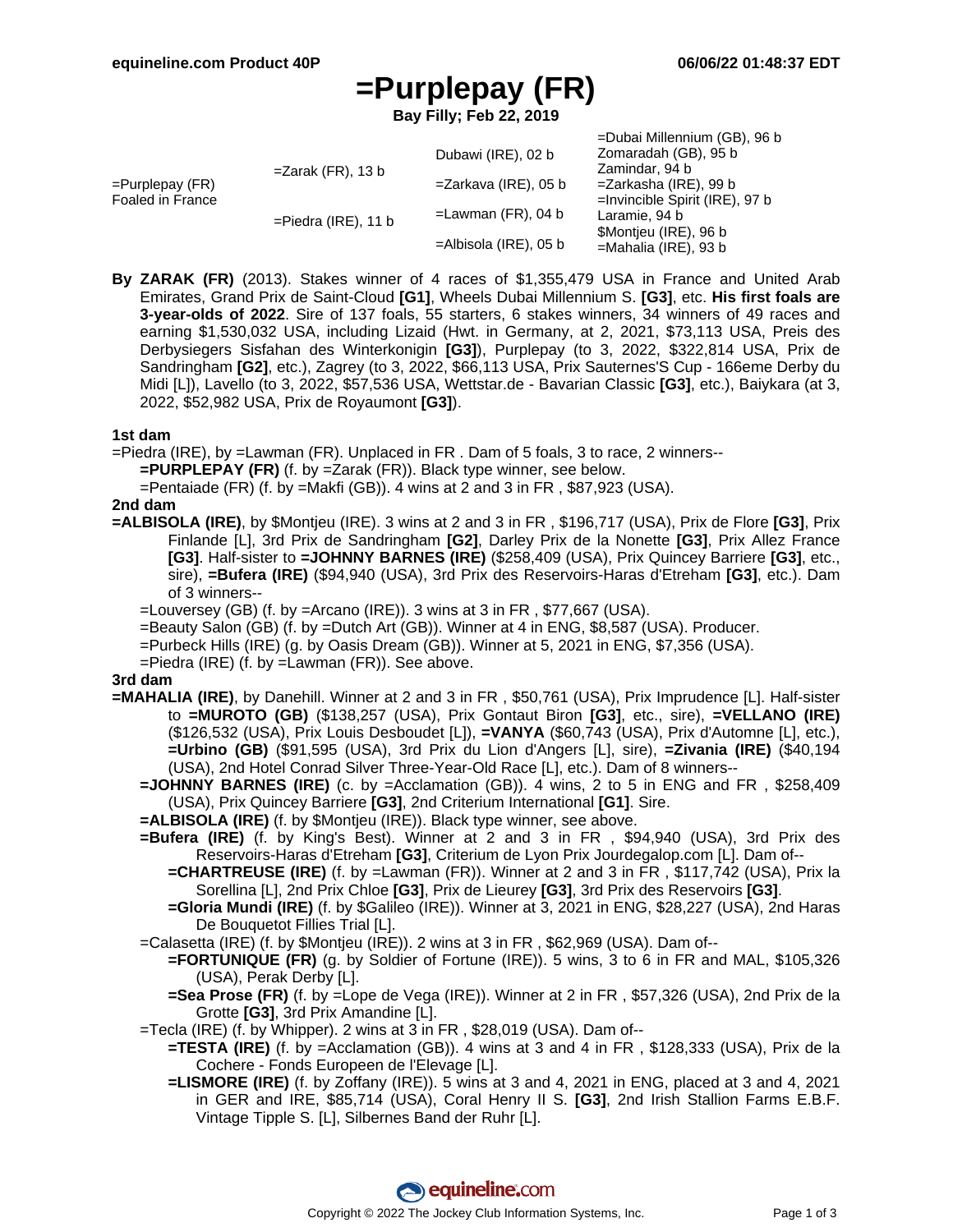## **=Purplepay (FR)**

**Bay Filly; Feb 22, 2019**

- =Pembina (IRE) (f. by =Dalakhani (IRE)). Winner at 3 in FR , \$17,048 (USA). Dam of--
- **=MEDITATE (IRE)** (f. by No Nay Never). 2 wins in 2 starts at 2, 2022 in IRE, \$53,324 (USA), Coolmore Stud Irish E.B.F. Naas Fillies Sprint S. **[G3]**.
- =Saltino (IRE) (g. by \$Daylami (IRE)). Winner at 3 in FR , placed at 5 and 7 in IRE, \$37,027 (USA).
- =Marliana (IRE) (f. by =Mtoto (GB)). Winner at 2 in FR , \$15,457 (USA). Producer.
- =Malaspina (IRE) (f. by Whipper). Placed at 3 in FR , \$26,911 (USA). Dam of--
	- **=THIKRIYAAT (IRE)** (g. by Azamour (IRE)). 4 wins at 2 and 3 in ENG, \$164,394 (USA), Bonhams Thoroughbred S. **[G3]**, Betfair Cash Out King Charles II S. [L], 2nd Jersey S. **[G3]**, 3rd Best Western Hotels Ganton S. [L].
	- **=DABAN (IRE)** (f. by =Acclamation (GB)). Winner at 2 and 3 in ENG, \$119,026 (USA), Lanwades Stud Nell Gwyn S. **[G3]**, 3rd QIPCO One Thousand Guineas **[G1]**.
- =Verdala (IRE) (f. by =Linamix (FR)). Unraced. Dam of--
	- **=Frederico's Dream (SAF)** (f. by =Gimmethegreenlight (AUS)). 4 wins at 2 and 3 in SAF, \$29,815 (USA), 2nd Swallow S. [L], 3rd Bauhinia H. [L].
- =Tonnara (IRE) (f. by =Linamix (FR)). Unplaced in 2 starts in FR . Dam of--
	- **ECTOT (GB)** (c. by Hurricane Run (IRE)). 7 wins in 14 starts, 2 to 5 in FR and NA , \$880,010 (USA), Joe Hirsch Turf Classic S. **[G1]** (BEL, \$300,000), Criterium International **[G1]**, Qatar Prix Niel **[G2]**, Prix des Chenes **[G3]**, Prix de Fontainebleau **[G3]**, etc. Sire.
	- **=MOST IMPROVED (IRE)** (c. by =Lawman (FR)). Winner at 2 and 3 in ENG, placed in 2 starts at 4 in IRE, \$331,160 (USA), St. James's Palace S. **[G1]**, 3rd Dubai Dewhurst S. **[G1]**, Eflow You First International S. **[G3]**. Sire.
	- **=South Pacific (GB)** (g. by \$Galileo (IRE)). 3 wins, 3 to 4, placed at 5, 2021 in AUS, IRE and ENG, \$216,010 (USA), 3rd Measure Consulting Engineers Torney Night Cup [L].
	- =Merville (FR) (f. by \$Montjeu (IRE)). 2 wins at 3 in FR , \$37,991 (USA). Dam of--
		- **=MERVEILLO (GB)** (g. by Archipenko). 3 wins at 3, 2021 in FR, \$93,561 (USA), Derby du Languedoc [L], 3rd Prix Turenne [L].

#### **4th dam**

- Maresca (IRE), by Mill Reef. Unplaced in 1 start in FR . Half-sister to **=ROMILDO (GB)** (\$162,446 (USA), Prix Ganay**-G1**, etc., sire), **PEVERO (IRE)** (\$160,099 (USA), Prix Foy**-G3**, etc., sire), **=STARINA** (\$28,638 (USA), Prix Finlande). Dam of 8 winners, including--
	- **=MUROTO (GB)** (c. by =Busted (GB)). 3 wins at 4 and 5 in FR , \$138,257 (USA), Prix Gontaut Biron **[G3]**, Prix Turenne [L], Prix du Tremblay [L], 2nd CIGA Prix Dollar **[G2]**, Grand Prix de Marseille [L], 3rd Prix de Turenne [L], Prix Charles et Henry Rouher [L]. Sire.
	- **=VELLANO (IRE)** (c. by Lycius). 6 wins, 3 to 8 in FR and KSA, \$126,532 (USA), Prix Louis Desboudet [L].
	- **=VANYA** (f. by =Busted (GB)). 3 wins at 3 and 4 in FR , \$60,743 (USA), Prix d'Automne [L], 3rd Prix Minerve **[G3]**.
		- **=Torcello (IRE)** (g. by Royal Academy). Winner at 3 in ENG, placed at 7 in IRE, \$33,021 (USA), 3rd Philip Leverhulme Dee S. [L], Daily Record Doonside Cup [L].

**Tencarola (IRE)** (f. by Night Shift). Winner at 3 in FR , \$30,806 (USA), 3rd Prix Zeddaan [L].

- **=MAHALIA (IRE)** (f. by Danehill). Black type winner, see above.
- **=Urbino (GB)** (c. by Be My Guest). Winner at 3 and 7 in FR and BEL, \$91,595 (USA), 3rd Prix du Lion d'Angers [L]. Sire.
- **=Zivania (IRE)** (f. by Shernazar (IRE)). 4 wins at 2 in IRE, \$40,194 (USA), 2nd Hotel Conrad Silver Three-Year-Old Race [L], Oaks Trial [L], Diamond S. [L].
	- **=IVAN LUIS (FR)** (c. by Lycius). 5 wins, 2 to 5 in ENG and ITY, placed in 1 start at 3 in FR , \$229,725 (USA), Premio Ellington Memorial C. d'Alessio **[G2]**, Haydock Park July Trophy S. [L], 2nd Chester Vase S. **[G3]**, Fishpools Furnishings Godolphin S. [L], 3rd Gran Premio del Jockey Club **[G1]**, etc. Sire.
	- **=STAGELIGHT (IRE)** (c. by \$Montjeu (IRE)). 3 wins in 4 starts at 2 and 3 in IRE and UAE, \$200,209 (USA), U.A.E. Two Thousand Guineas **[G3]**. Sire.
	- **=ZERO PROBLEMO (IRE)** (c. by Priolo). 7 wins, 3 to 7 in BEL and GER, placed, 3 to 4 in FR and ITY, \$190,586 (USA), Grosser Preis der Stadtsparkasse Dortmund [L], 2nd Premio Emilio Turati **[G2]**, 42 Spreti-Rennen **[G3]**, BMW Sachsen Preis [L], 3rd Made In Europe Val des Pres-Trophy **[G2]**, etc. Sire.
	- **=HATHRAH (IRE)** (f. by =Linamix (FR)). Winner at 2 and 3 in ENG, \$129,057 (USA), Turftours.com Masaka S. [L], 2nd BETDAQ May Hill S. **[G2]**, Punter Southall Radley S. [L],